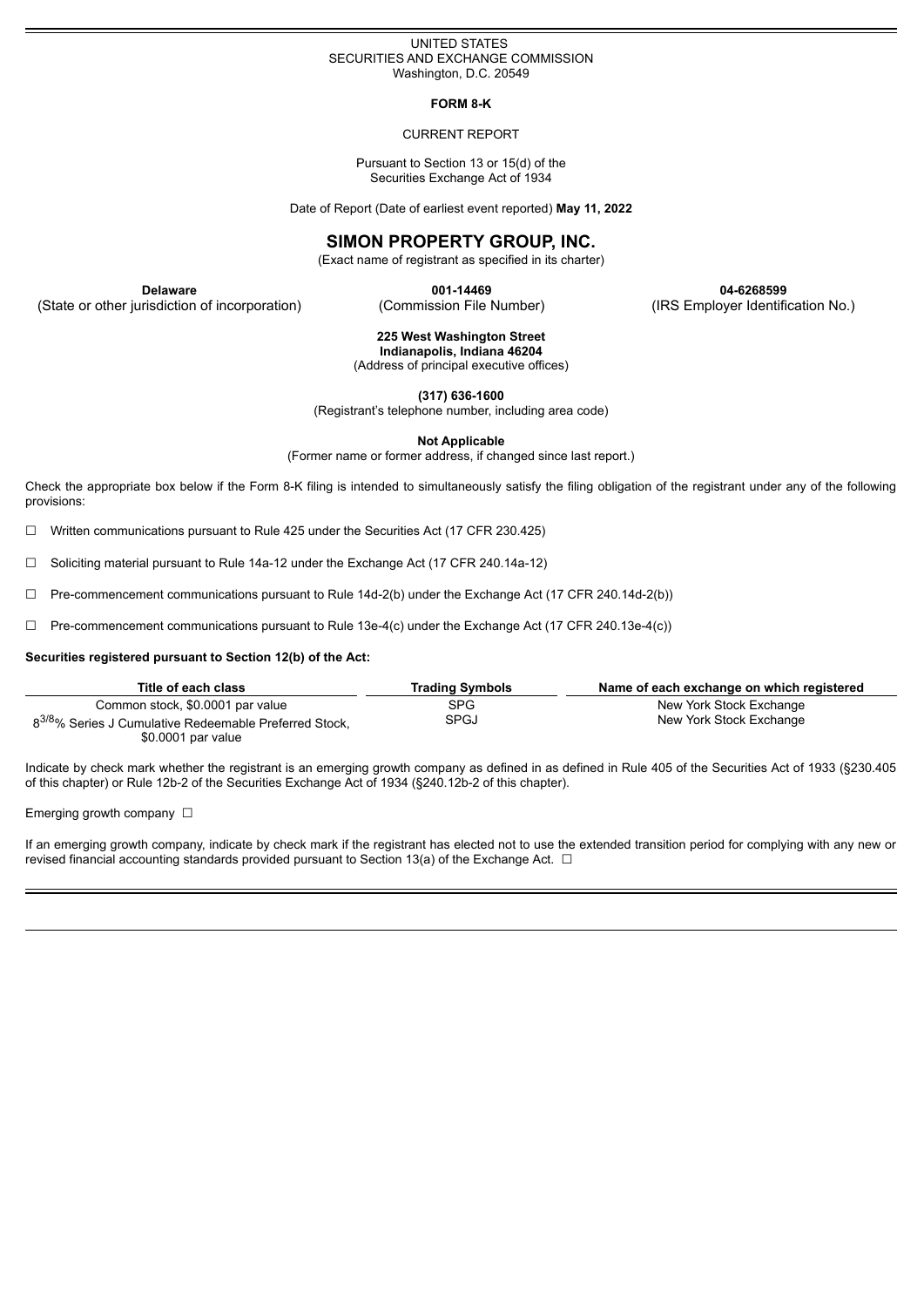## **ITEM 5.07 Submission of Matters to a Vote of Security Holders**

At the 2022 Annual Meeting of shareholders of Simon Property Group, Inc. (the "Company"), held on May 11, 2022, the Company's shareholders voted on the following business items which were set forth in the notice for the meeting:

Proposal 1 — Election of Directors: a proposal to elect eleven (11) directors each for a one-year term ending at the 2023 Annual Meeting of Shareholders. All of the nominees for director received the requisite votes to be elected;

Proposal 2 — Advisory Vote to Approve the Compensation of our Named Executive Officers: a proposal to approve, on an advisory basis, the compensation of the Company's Named Executive Officers as disclosed in the Company's proxy statement received over 93% of the votes cast; and

Proposal 3 — Ratification of Independent Registered Public Accounting Firm: a proposal to ratify the Audit Committee's appointment of Ernst & Young LLP as the Company's independent registered public accounting firm for 2022 received the requisite votes to be ratified.

The vote tabulation for each proposal is as follows:

Proposal 1 — Election of Directors

|                        |             |                |                | <b>BROKER</b>   |
|------------------------|-------------|----------------|----------------|-----------------|
|                        | <b>FOR</b>  | <b>AGAINST</b> | <b>ABSTAIN</b> | <b>NON-VOTE</b> |
| Glyn F. Aeppel         | 249,404,738 | 7.620.984      | 584,593        | 25,128,130      |
| Larry C. Glasscock     | 241.439.159 | 15,582,932     | 588.224        | 25,128,130      |
| Karen N. Horn, Ph.D.   | 209.925.822 | 45.761.591     | 1.922.902      | 25,128,130      |
| Allan Hubbard          | 239,305,452 | 17.716.119     | 588.744        | 25,128,130      |
| Reuben S. Leibowitz    | 222,800,802 | 34,224,311     | 585,202        | 25,128,130      |
| Gary M. Rodkin         | 246,443,177 | 10,578,360     | 588,778        | 25,128,130      |
| Peggy Fang Roe         | 255.898.491 | 1.139.852      | 571.972        | 25,128,130      |
| Stefan M. Selig        | 248,958,104 | 8,066,405      | 585.806        | 25,128,130      |
| Daniel C. Smith, Ph.D. | 245.574.208 | 11,450,616     | 585.491        | 25,128,130      |
| J. Albert Smith, Jr.   | 223.289.245 | 33,722,165     | 598.905        | 25,128,130      |
| Marta R. Stewart       | 255.705.622 | 1.328.138      | 576.555        | 25.128.130      |

The voting trustees who vote the Company's Class B common stock voted all 8,000 outstanding Class B shares for the election of the following three (3) persons as directors:

David Simon Herbert Simon Richard S. Sokolov

Proposal 2 — Advisory Vote to Approve the Compensation of our Named Executive Officers

| FOR         | <b>AGAINST</b> | <b>ABSTAIN</b> | <b>BROKER</b><br><b>NON-VOTE</b> |
|-------------|----------------|----------------|----------------------------------|
| 240.071.798 | 16,672,924     | 865,593        | 25.128.130                       |

Proposal 3 — Ratification of Independent Registered Public Accounting Firm

| <b>FOR</b>  | <b>AGAINST</b> | <b>ABSTAIN</b> |
|-------------|----------------|----------------|
| 274,463,173 | 8.100.732      | 174,540        |